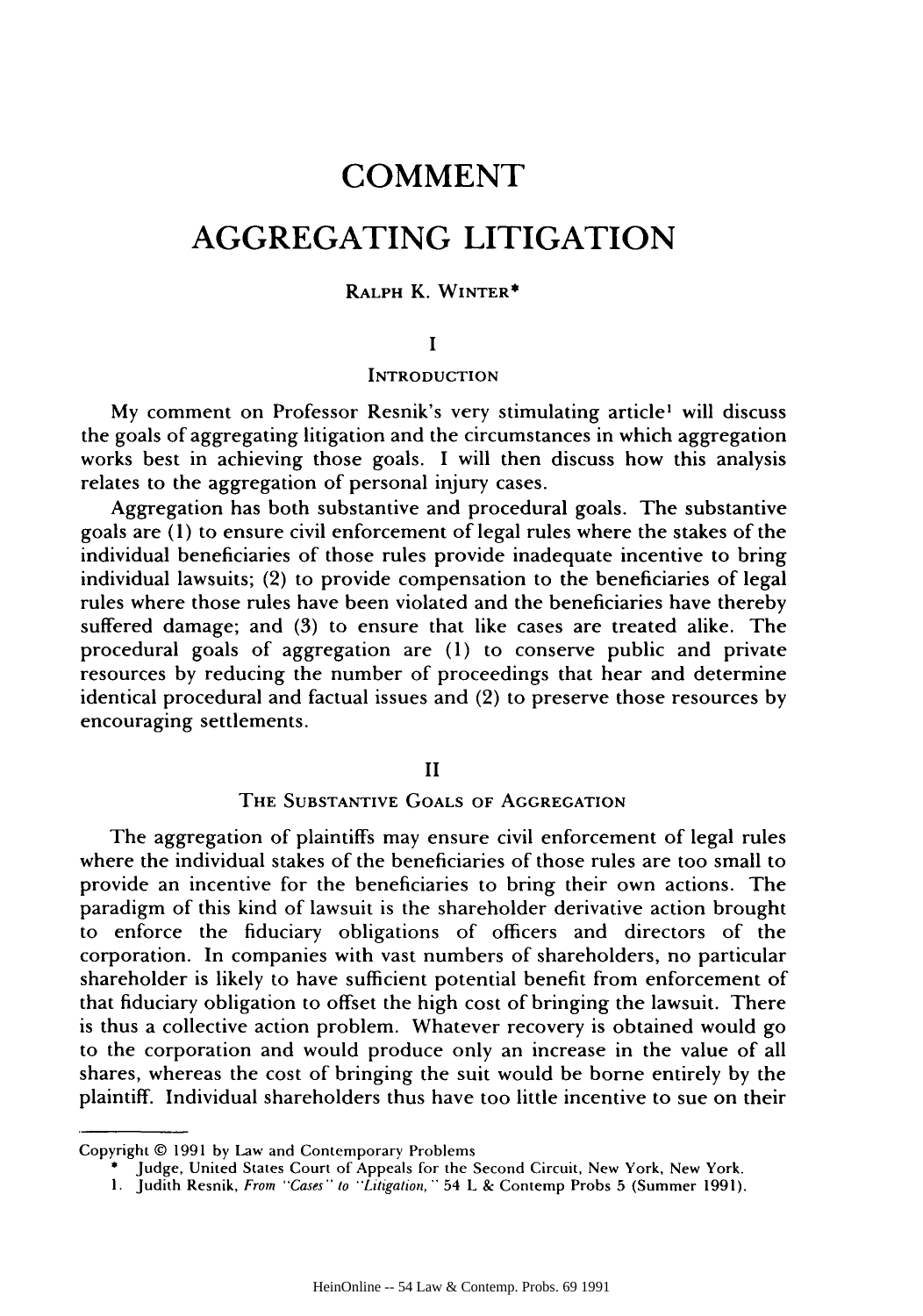own and too much incentive to become free riders while some other shareholder bears the laboring oar of bringing the litigation.

The solution to this problem has been to allow a single shareholder to bring a lawsuit in the name of the corporation and to reward counsel for the shareholder with attorney's fees from any recovery that is made. This procedure, of course, creates a problem. Because derivative actions are driven by the quest for counsel fees, a divergence of interests results between those who control the suit (counsel for the plaintiff) and the beneficiaries of the suit (the corporate shareholders). Thus, the usefulness of derivative actions has long been controversial and has led to the imposition of various statutory and judicially created restrictions on such actions.

Applying this framework to personal injury cases, few collective action problems exist except where there are a large number of potential plaintiffs with very minor injuries. This is such an unusual circumstance, however, that it does not warrant detailed analysis.

With regard to the goal of compensation, aggregation works best where the recovery goes to a single recipient-in the case of the derivative action, the corporation-or where individual damages can be calculated easily-for example, in a securities case in which the price of a security on one date is subtracted from the price on another date and the difference is then multiplied by the number of shares held by each member of the class.

It is more difficult to justify aggregation in the name of compensation when cases involve mass torts. Each plaintiff has a distinct life expectancy, expectation of future earnings, exposure to pain, and degree of emotional suffering, among other factors. Aggregation necessarily limits the individual attributes that can effectively be taken into account, and seems justified only where the achievement of procedural goals so reduces the cost of litigation that plaintiffs are better off with their individual circumstances considered in such a limited fashion.

Aggregation does further the goal of treating like cases alike and, where a substantial number of cases involve a common factual situation, aggregation ensures consistency in result. Aggregation of tort cases emerging from, for example, a building collapse or an airplane crash thus seems desirable. Even here, however, aggregation will be beneficial only with regard to the issue of liability and only where the substantive claims of all plaintiffs are identical.

## III

### THE PROCEDURAL **GOALS** OF AGGREGATION

Aggregation can reduce the costs of litigation for the parties and promote judicial economy by reducing the number of proceedings in which identical procedural and factual issues are heard and decided. Aggregation of this kind can be achieved in class actions, through multidistrict litigation procedures, or by the assignment of multiple cases to a single judge. With regard to personal injury cases, aggregation will work where the legal and factual issues are identical for all parties; thus, the procedural steps can serve all cases rather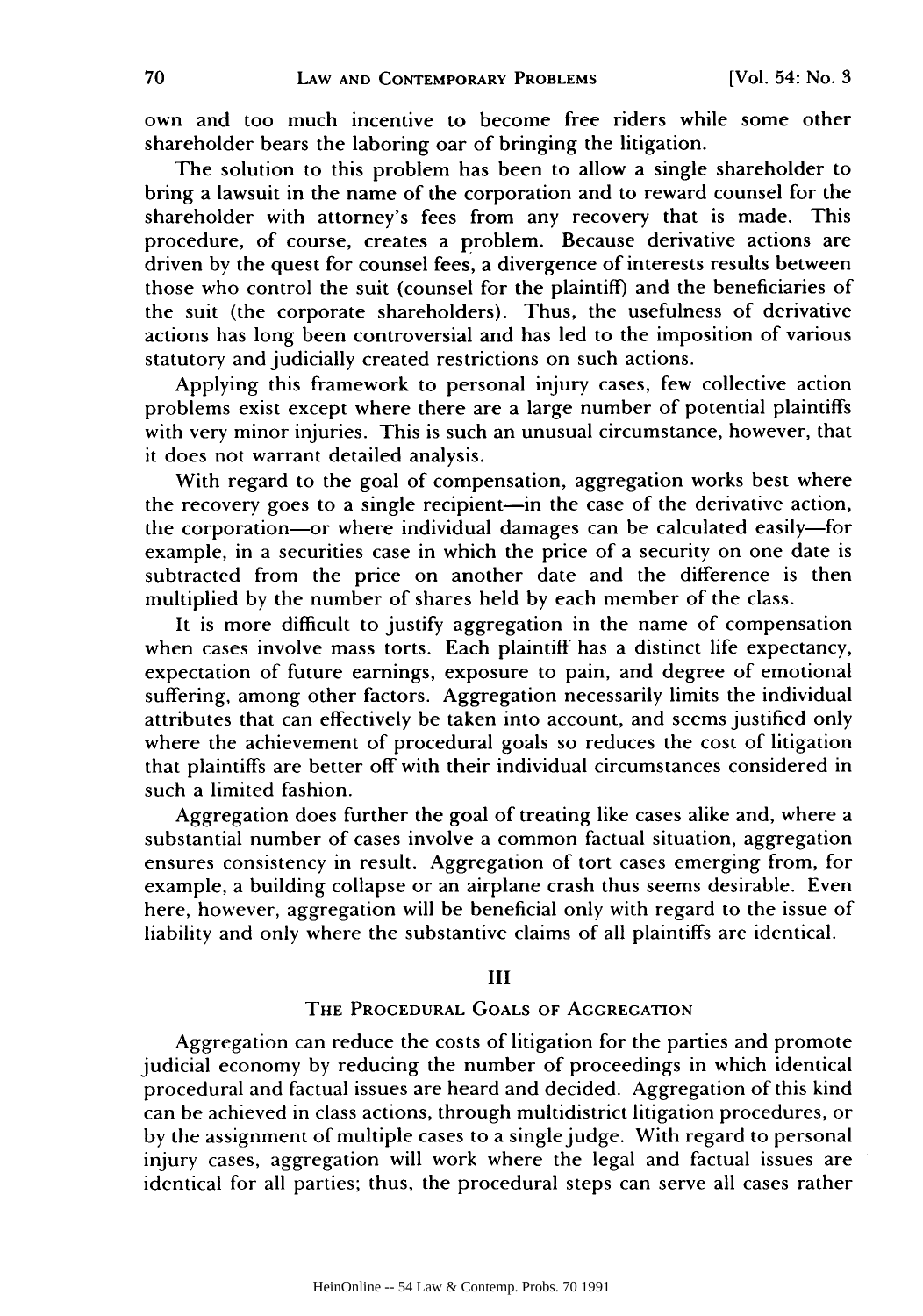than just one. Again, an airplane crash or a building collapse is the best example.

Aggregation will not adequately serve this procedural goal where the facts differ between individual cases. In such circumstances, it is difficult to aggregate damage issues because each plaintiff has a unique claim. Where toxic torts are concerned, moreover, exposure of the various plaintiffs may differ significantly; consequently, each plaintiff may have a different case with regard to causation. This problem is especially acute where the particular ailments alleged to have resulted from exposure to specified toxic materials are also found in persons with no known exposure to those toxic materials. In contrast, aggregation seems more appropriate where the particular ailments result only from exposure to the designated toxic material and are not found in the population generally. The Agent Orange case<sup>2</sup> falls into the first category because almost all of the ailments claimed were found in the population generally and had other known causes. Asbestos cases often fall into the latter category because asbestosis and mesothelioma result only from exposure to asbestos. Another factor compounding the difficulty of aggregating toxic tort cases is that the laws of various states concerning liability often differ.

Aggregation of cases also promotes settlement. In multidistrict litigation, aggregation allows cases to be scheduled for trial faster than if each were litigated individually. The proximity to trial is an important factor in causing settlement. Class actions raise somewhat different issues in that defendants generally resist aggregation. Once all or most of the possible plaintiffs are included in the action, however, defendants do have an incentive to settle and avoid the costs of further litigation. Moreover, once a critical amount of money has been offered in settlement, counsel for the plaintiff class may conclude that only a decreasing percentage of any further increase in recovery will be allocated to the fee award, while their own costs increase and the risk of total loss continues. At that point, counsel for the plaintiff class also has a powerful incentive to settle.

In the personal injury area, using aggregation to force settlement will greatly reduce litigation costs but will impede achieving the goals of law enforcement and compensation. In particular, aggregation may lead to recoveries far below the total damage suffered. Counsel for the plaintiff class generally will prefer a certain recovery with a large fee to the continuance of litigation in which the percentage of recovery going to fees decreases, costs increase, and the risk of loss remains. Of course, individual lawsuits in the absence of aggregation may be so costly that the net amount going to plaintiffs in individual cases would be even less than a class settlement notwithstanding the recovery of full damages.

<sup>2.</sup> *In re Agent Orange Product Liability Litigation,* **100** FRD **718 (EDNY 1983),** aff'd, 818 F2d 145 (2d Cir 1987).